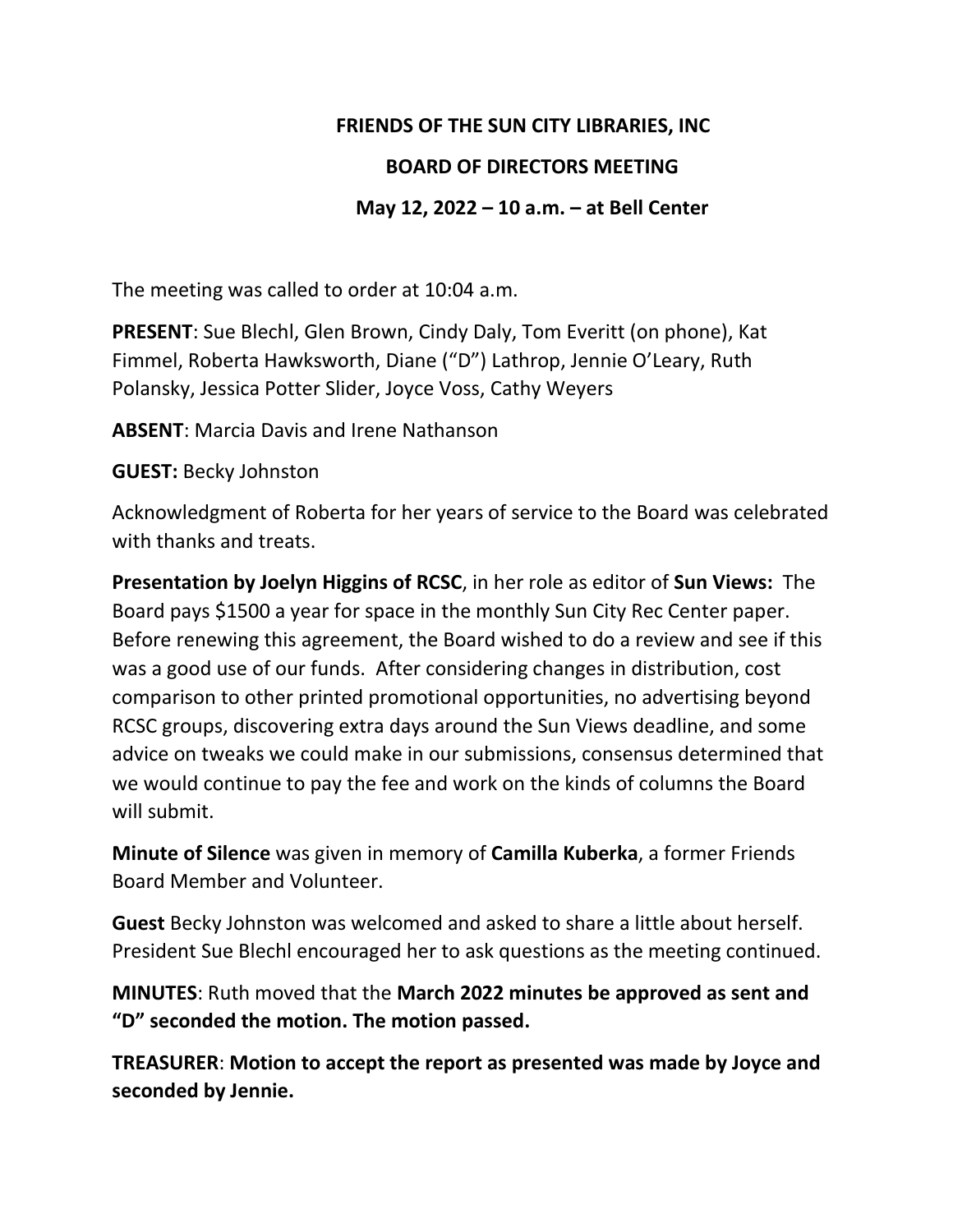After discussing the highlights of the monthly report sent to Board members, Jessica also suggested that we review the Friends Insurance policies. This will be done.

**PUBLICITY**: Both Irene and Marcia were absent.

**COMMUNITY OUTREACH**: Jennie had nothing new to report. She will inquire about the next SCHOA gathering. It is usually an event at which we have a promotional table.

**FINANCE**: Jessica announced that the Finance Committee has an in-person meeting scheduled at the Bell Center Library for Friday, May 13, from 9-12.

**BOARD DEVELOPMENT:** New Board member, Cindy Daly, received her orientation. In that process, Cathy noted that some of the paperwork that a new member is required to sign should be updated. It will be reviewed.

**EVENT/VOLUNTEER COORDINATOR**: Ruth has reserved times at Palmbrook Country Club on Wednesday, Oct 19, 2022, for a volunteer luncheon. The TEE-SHIRTS are HERE!!

# **BOARD ADVISORS:**

**BOOKSTORE**: No donations except for puzzles and audiobooks are being accepted until further notice. Roberta suggested that we consider having shorter summer hours for the store. This will be taken up on 5/17 at a Bookstore Review meeting.

**MCLD REPRESENTATIVE**: Glen Brown reported that the latest job posting for Bell Branch manager/supervisor is now closed and a decision may be made next week. Fairway library is weeding puzzles and will be sending them to the bookstore very soon. The 3-D printer should arrive near the end of May. Lastly, library statistics are still low. They have not returned to their pre-pandemic numbers.

**RCSC REPRESENTATIVE:** Kat will discuss Fairway lighting when the topic is discussed at the New Business portion of the meeting.

**WEB and GRAPHICS MASTER**: Marcia's duties are now moving to Cindy Daly. Cindy shared some of her background and some ideas she has for the web page. She inquired if there was a way to get to Bookstore's information from the County Library page in a faster manner. It will be investigated.